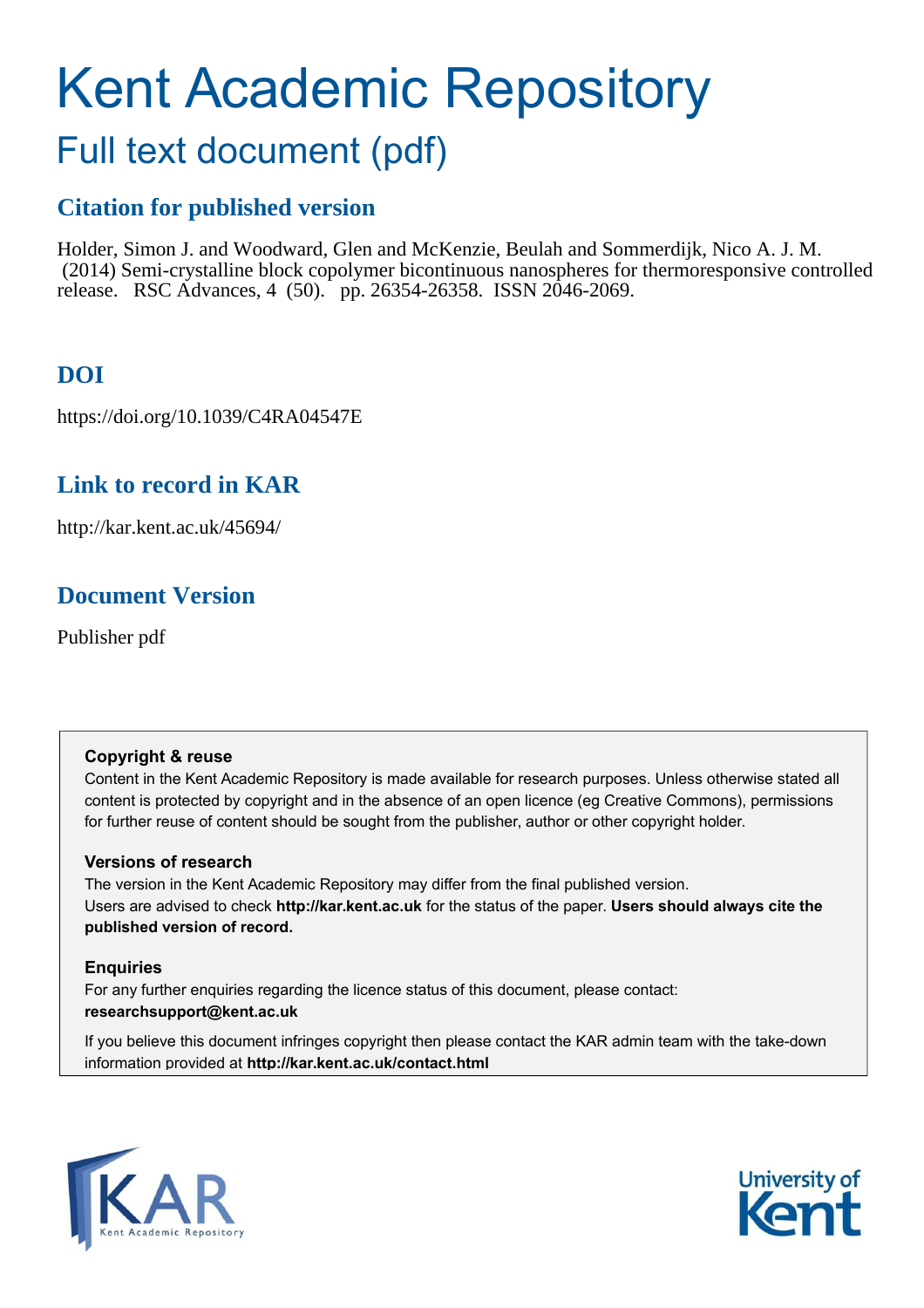## RSC Advances



## **COMMUNICATION**

Cite this: RSC Adv., 2014, 4, 26354

Received 13th March 2014 Accepted 4th June 2014

Semi-crystalline block copolymer bicontinuous nanospheres for thermoresponsive controlled release†

Simon J. Holder, \*<sup>a</sup> Glen Woodward,<sup>a</sup> Beulah McKenzie<sup>ab</sup> and Nico A. J. M. Sommerdijk<sup>b</sup>

DOI: 10.1039/c4ra04547e

#### www.rsc.org/advances

We demonstrate the controlled release of pyrene, as a model hydrophobic molecule, from self-assembled bicontinuous nanospheres formed from an amphiphilic block copolymer. The bicontinuous polymer nanospheres act as efficient nanocarriers and the incorporation of hydrophobic poly(alkyl methacrylate) blocks introduces a temperature responsive component to the hydrophobic core.

Block copolymer self-assembled aggregates have long been studied as nanocarriers for the controlled delivery of encapsulated chemicals, with particular focus on the controlled delivery of pharmaceuticals in biomedical applications. To date most research has focussed on the use of spherical micelles and vesicles (polymersomes) with some studies utilising cylindrical micelles.<sup>1,2</sup> We have recently demonstrated the existence of selfassembled bicontinuous polymer nanospheres (BPNs) from amphiphilic block copolymers with low weight fractions of hydrophilic blocks (<25%).<sup>3-5</sup> Whilst micelles and vesicles have primarily been studied for the encapsulation and release of lipophilic and hydrophilic compounds respectively, BPNs offer the potential for dual release formulations (*e.g.* a lipophilic and a hydrophilic pharmaceutical) stemming from the coexistence of the hydrophilic and hydrophobic interior regions. Herein we present the results from our studies into successfully encapsulating a hydrophobic compound (pyrene) into such nanospheres, and the subsequent controlled release of pyrene as a function of temperature.

Thermoresponsive polymers, macromolecules that undergo a physical property change in response to a change in temperature, have been proposed for a number of potential applications. One of the most common being for controlled release from discrete self-assembled aggregates such as micelles and vesicles in biomedical and pharmaceutical uses.<sup>1,2</sup> Most of these thermoresponsive systems have been based upon poly(N-isopropylacrylamide) and poly(oligoethylene glycol)<sup>6</sup> and other hydrophilic polymers.<sup>7</sup> Upon heating above a given temperature (the lower critical solution temperature) such materials become insoluble. A different approach to utilising thermoresponsive polymers has been described using poly(trimethylene carbonate) wherein a melting transition for a hydrophobic polymer results in a profound change in permeability.8,9 Unfortunately polymers for which crystallinity is a property of the main chain have limitations, particularly with respect to manipulation of the melting temperature. A promising approach to the use of semi-crystalline polymers for temperature responsive applications is the incorporation of the crystalline segment as a component of the side-chain; *i.e.* removed from the backbone.<sup>10</sup> By changing the alkyl chain length the melting temperature can be modulated.<sup>11</sup> The poly-(alkyl (meth)acrylates) are ideal candidates for this approach.<sup>12</sup> In this study we demonstrate the potential of this alternative whereby we use poly(octadecyl methacrylate) as semi-crystalline polymer component in a block copolymer bicontinuous nanosphere and demonstrate the release of pyrene across a range of temperatures from 10 to 40  $^{\circ}$ C.

We prepared poly(ethylene oxide)-*block*-poly(octadecyl methacrylate) (PEO-*b*-PODMA) bicontinuous nanospheres in aqueous solution by the slow addition of deionised water to a THF solution of a PEO<sub>45</sub>-b-PODMA<sub>20</sub> copolymer ( $M_n = 10\,900$ ,  $M_w/M_n = 1.26$ , by GPC) followed by dialysis against water at 10 °C (ESI†).<sup>5</sup> The resulting BPNs displayed a bicontinuous internal structure of interpenetrating PODMA and PEO–water domains with average pore diameters of 20 nm as characterised by cryo-TEM and cryo-ET. The resulting size distribution was monomodal with a *z*-average diameter of  $180 \pm 3$  nm, a numberaverage diameter of  $127 \pm 8$  nm and polydispersity index of 0.27 by DLS and  $235 \pm 16$  nm by TEM (Fig. 1a, c and ESI†). BPNs

*<sup>a</sup>Functional Materials Group, University of Kent, Canterbury, CT2 8EN, UK. E-mail: S.J.Holder@kent.ac.uk; Tel: +44 1227 823542*

*<sup>&</sup>lt;i>b***Laboratory of Materials and Interface Chemistry and Soft Matter Cryo-TEM Research** *Unit, Eindhoven University of Technology, P.O. Box 513, 5600 MB Eindhoven, The Netherlands*

<sup>†</sup> Electronic supplementary information (ESI) available: Experimental methods and techniques; Py in water fluorescence spectra and calibration curve; diffusion modelling fitting plots for PEO-PODMA nanospheres, micelles and pure Py; TEM of PEO–PODMA micelles. See DOI: 10.1039/c4ra04547e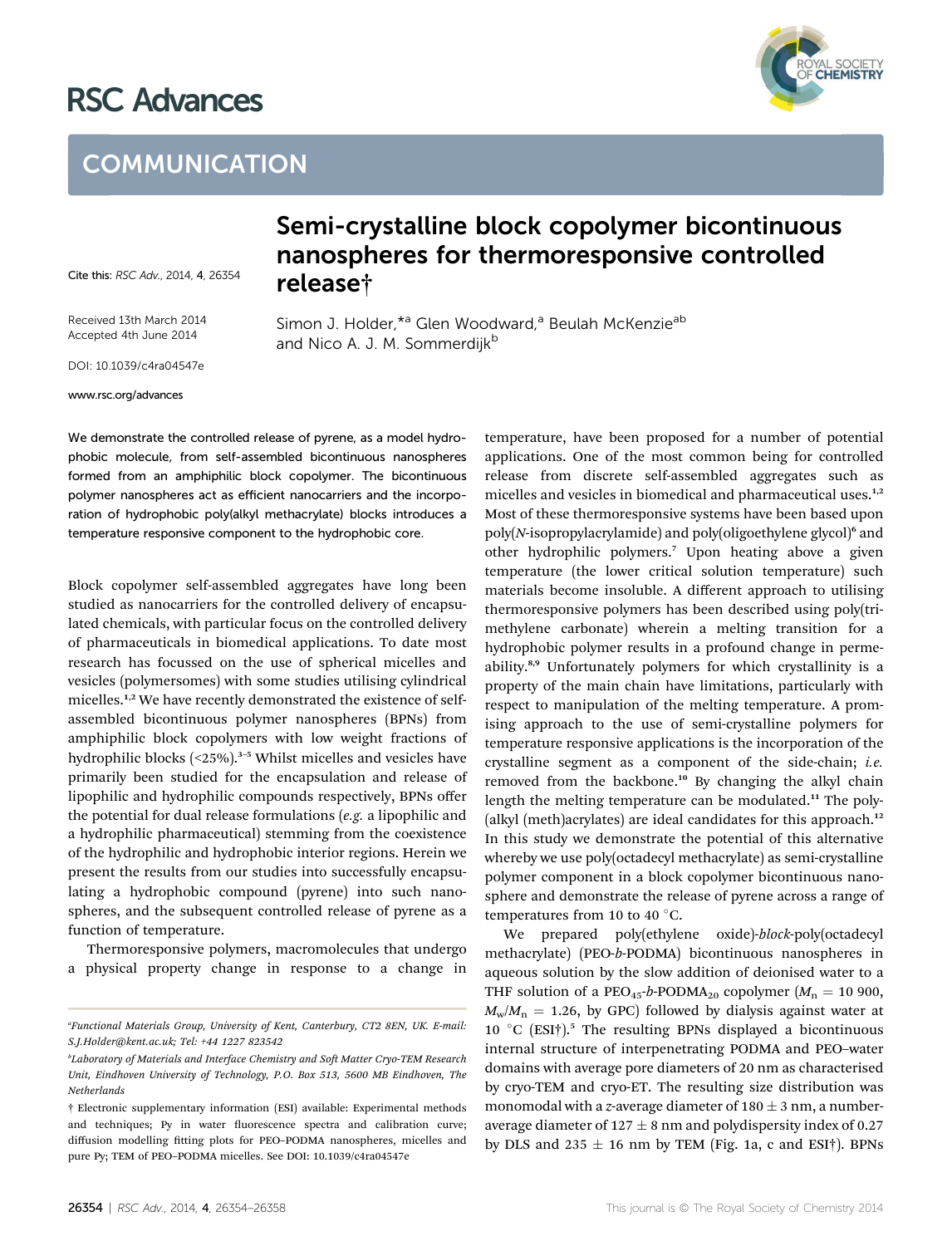

Fig. 1 TEM micrographs of PEO-b-PODMA micelles (a) with no pyrene (no staining), (b) with pyrene encapsulated (negative staining). Cryo-TEM micrographs of bicontinuous nanospheres (c) without pyrene and (d) with pyrene, illustrating internal morphology.

resemble cubosomes generated by molecular amphiphiles which are usually stabilised by PEO based additives.<sup>13</sup> Such cubosomes have been proposed and studied for a number of controlled delivery applications.14,15 Whilst our bicontinuous polymeric nanospheres have lower degrees of order than those of their molecular analogues they are easily prepared, their components (PEO biocompatible corona and alkyl chain interiors) are intrinsic to the structure and open to ready modification, and crucially they are kinetically stable. By following identical preparation conditions but using a THF solution of pyrene (Py) in place of pure THF we were able to form bicontinuous nanospheres with encapsulated Py with a monomodal distribution with a *z*-average diameter of  $268 \pm 23$  nm, a number-average diameter of 141  $\pm$  37 nm, a polydispersity index of 0.27 by DLS (number average) and an average diameter of 222  $\pm$  86 nm by TEM (Fig. 1b, d and ESI†). Py was chosen as a model for the controlled release of hydrophobic compounds owing to its hydrophobic character with very low water solubility (typically in the range  $2 \times 10^{-7}$  to  $10 \times 10^{-7}$  mol dm<sup>-3</sup>).<sup>16,17</sup> Since a dialysis (at 10 $^{\circ}$ C) was involved in the preparation, it was necessary to demonstrate that a significant amount of Py was still present and retained in the nanospheres. This was demonstrated by analysis of the fluorescent spectra of the Py encapsulated PEO–PODMA solution with that of a Py solution prepared in the absence of the copolymer (Fig. 2). Three aspects of the emission spectra demonstrated encapsulation: (i) a significant difference in emission intensities for otherwise identical quantities of Py, indicative of solubilised Py; (ii) the comparison of the spectra gave  $I_3: I_1$  ratios ( $I_1$  is the 0–0 vibronic band at 372 nm and  $I_3$  is the 0-737 band at 383 nm) of 1.03 for the encapsulated Py and 0.67 for the Py in water, indicative of Py



Fig. 2 Normalised fluorescence emission spectra of pyrene in water (red line) and encapsulated in bicontinuous micelle (black line). The inset shows the spectra prior to normalisation.

in a relatively weakly polar environment for the micellar dispersion, and a highly polar environment in water;<sup>5,18,19</sup> (iii) a strong excimer emission ( $\lambda_{\text{max}} = 471$  nm) for the Py in the micellar dispersion; indicative of localised high concentrations of Py.

We previously reported that upon heating from 5  $\mathrm{^{\circ}C}$  to 45  $\mathrm{^{\circ}C}$ a phase transition at 20-25  $\degree$ C was observed for the bicontinuous components of the PODMA regions of the block copolymer.<sup>5</sup> To study the release of Py into the aqueous environment upon heating, samples of the Py–PEO–PODMA dispersion were isolated from pure water  $(3 \text{ dm}^3)$  by a dialysis membrane and kept at a set temperature (10, 20, 25, 30 and 40  $^{\circ}$ C). The relative quantity of Py released into the larger aqueous environment was determined by recording fluorescent spectra of samples at given times over a 6 to 7 hour period (Fig. 3a). A calibration curve of Py in water was used to determine Py concentration variance with time (see ESI $\dagger$ ). To confirm that the release of the Py was occurring from the nanospheres the BPN solutions were also analysed by fluorescence spectroscopy after dialysis. In all cases a clear decrease in emission intensity was observed corresponding to loss of pyrene from the nanospheres (Fig. 3b). The release efficiencies were estimated from integration of the curves relative to the undialysed pyrene containing BPN sample (see ESI†). As can be seen (Fig. 3b) a relative maximum in release efficiency (72% release of encapsulated pyrene) was observed at 40  $^{\circ}$ C. These results also allowed an estimate of the loading capacity and gave a value of 43 µg pyrene per mg of BPN (circa 4% loading). A full study of release efficiency involving infinite sink conditions is needed and is currently underway.

The release profiles for 10  $\degree$ C, 20  $\degree$ C and 25  $\degree$ C are very similar, but for 30-40  $^{\circ}$ C there is an increasing rate of release of Py (Fig. 3a). The plot of fractional release against time from 10 to 60% release (see ESI†) is linear indicating zero order kinetics and Case-II transport properties (a non-Fickian diffusion release mechanism predominates). Fractional release times were based on extrapolation of the curves in Fig. 3a to constant values resulting from saturation of the water solution by Py which varies with temperature (see ESI<sup>†</sup>).<sup>16</sup> The change in release rates (taken from the slope of the linear fits,  $ESI<sup>†</sup>$ ) show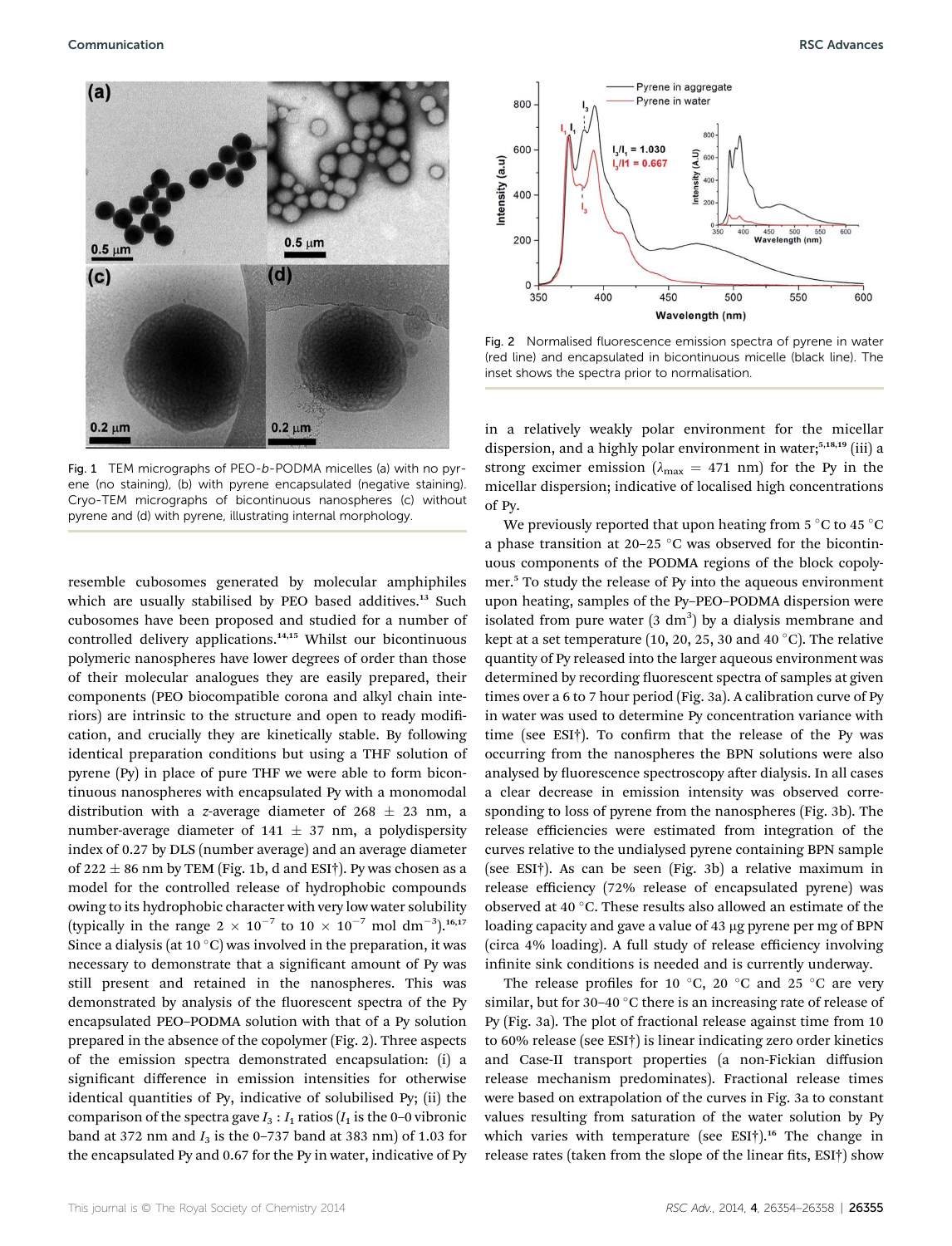

Fig. 3 Release of pyrene from bicontinuous nanospheres formed from  $PEO_{45}$ -b-PODMA<sub>20</sub>, (a) release profiles at various temperatures and (b) photoluminescent spectra of Py nanosphere dispersions before and after dialysis at stated temperatures.

the dramatic change from below 25 °C to above 25 °C (Fig. 4a), with fractional release rate constants of 0.0030 s<sup>-1</sup> at 25 °C and  $0.0051$  s $^{-1}$  at 30  $^{\circ}$ C and 0.01003 s $^{-1}$  at 40  $^{\circ}$ C. This demonstrates the effect of the melting of the hydrophobic PODMA block on Py release and the potential of poly(alkyl methacrylates) in thermoresponsive controlled delivery applications.

As has become increasingly apparent over the past few years, dynamic equilibrium dialysis conditions are not always suitable for reliably determining the release kinetics of lipophilic compounds from solid nanoparticles and micelles.<sup>20</sup>–<sup>24</sup> To a large part the apparent release kinetics in such set-ups are a result of the partition coefficient between particle and lipophilic compound within the dialysis chamber, any binding to the dialysis membrane (potentially complicated by nanoparticle effects on the membrane itself) and diffusion rates across the dialysis membrane any and all of which can be the limiting factor in the rate of appearance of the lipophile in the receiving chamber. This can complicate data interpretation and can lead to incorrect conclusions about the release kinetics.<sup>25</sup> As a control experiment, an identical procedure was followed whereby the release of Py from a dispersion prepared without the PEO–PODMA present was monitored. Since Py is only



Fig. 4 (a) Time taken for indicated percentage release of pyrene from bicontinuous nanospheres at given temperatures. (b) Comparison of fractional release profiles of 'free' pyrene (see text) and pyrene encapsulated in bicontinuous nanospheres.

sparingly water soluble the bulk of the Py remained undissolved. Transfer of the solid Py–water mixture to dialysis tubing and monitoring of the release profiles showed that release of Py into surrounding water was significantly faster than that of the encapsulated Py at 40  $^{\circ}$ C and at 10  $^{\circ}$ C (Fig. 4b). However the difference in release rates for 'free' and encapsulated pyrene and change in rates with temperature for the encapsulated pyrene indicate a controlled release mechanism.

Despite the reservations currently held about the full validity of dynamic equilibrium dialysis in studying release mechanisms, a number of drug dissolution models were fitted to the fractional release profiles namely the Higuchi, zero order, Weibull and Korsmeyer-Peppas (power law) models.<sup>26-31</sup> Of these the Korsmeyer–Peppas model most closely matched the release profiles (between 10 and 60% release) (see ESI†). This model takes the form

$$
\frac{M_t}{M_\infty} = at^n
$$

where  $M_t/M_\infty$  is the fraction released at time *t*, *a* is a constant incorporating structural and geometrical characteristics of the drug dosage form and *n* is the release exponent which is indicative of the release mechanism. A release exponent (*n*) of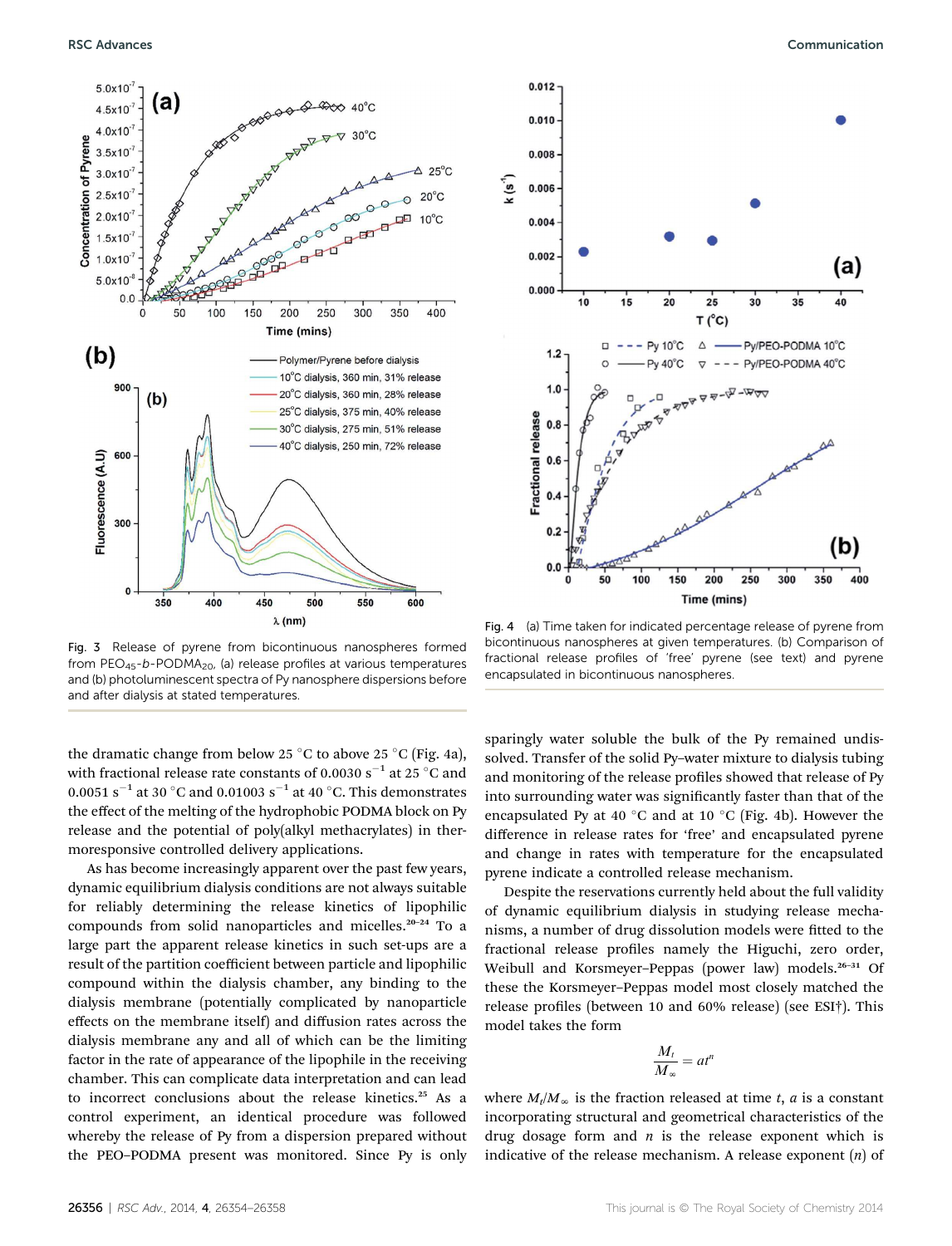0.43 for a spherical geometry indicates a release mechanism following Fickian diffusion, 0.43 < *n* < 0.85 indicates an anomalous diffusion mechanism (where encapsulant release is primarily determined by polymer relaxation rates) and *n* > 0.85 Case-II transport where release rate is determined predominantly by polymer relaxation processes in non-swellable and non-degradable systems. By comparing the *n* across the temperatures (see ESI†) it was observed that from 10–30  $^{\circ}$ C the exponent *n* took values >1.0 indicative of Super Case-II transport occurring where polymer relaxation properties were the determining factor for the release rates over Fickian diffusion determined by Py concentration gradients.<sup>32</sup> This is in line with transport mechanisms observed for non-swellable and nondegradable synthetic polymers.<sup>32</sup>–<sup>34</sup> The exact location of the Py in the BPNs is uncertain. The fluorescence data (Fig. 2) demonstrates that the majority of the Py is not simply adsorbed onto the surface of the spheres (a substantially lower  $I_3/I_1$  ratio would be expected as a consequence of the polarity of the immediate environment).<sup>18</sup> Thus there are four possible internal regions in the BPNs that can be considered as sites for the Py; (i) the PEO +  $H_2O$  region, (ii) the PEO–PODMA interfacial region, (iii) the PODMA amorphous polar backbone region, (iv) the crystalline octadecyl region) (Scheme 1). The PEO– $H_2O$ region can be discounted since the observed  $I_3/I_1$  ratio is much higher than would be expected and the octadecyl crystalline region can be discounted due to the lower  $I_3/I_1$  ratio than expected (Fig. 2) and it is known that chromophores are excluded from the crystalline regions in polymers.<sup>19</sup> Thus the Py can be postulated to reside predominantly in the PEO–PODMA interfacial region and/or the PODMA backbone region. The observed  $I_3/I_1$  ratio precludes neither of these possibilities. That the rate of release increases significantly above  $T<sub>m</sub>$  of PODMA is in line with the previously observed dramatic increases in gas permeability above  $T<sub>m</sub>$ . The increase in permeability is directly attributable to a decrease in backbone stiffness in wholly amorphous state compared to the semi-crystalline state. Thus for the BPNs we suggest that above  $T<sub>m</sub>$  the relaxation rates of the PODMA chains increase and diffusion through the polymer is greatly enhanced.

In summary we have demonstrated that self-assembled bicontinuous nanospheres formed from amphiphilic block copolymers can be used to encapsulate and therefore transport hydrophobic compounds in water. They have been demonstrated to display controlled release and furthermore the release



Scheme 1 Illustration of potential regions for pyrene inclusion in BPN. 3089.

rate can be significantly increased through an increase in temperature.

Finally we note that the melting temperatures of the poly- (alkyl(meth)acrylates) are readily altered through the use of different lengths of alkyl chains as substituents and our current work is investigating raising the transition temperatures to greater than 30 $\degree$ C.

#### Notes and references

- 1 A. R¨osler, G. W. M. Vandermeulen and H.-A. Klok, *Adv. Drug Delivery Rev.*, 2012, 64, 270–279.
- 2 U. Kedar, P. Phutane, S. Shidhaye and V. Kadam, *Nanomedicine: Nanotechnology, Biology and Medicine*, 2010, 6, 714–729.
- 3 B. E. McKenzie, J. F. de Visser, H. Friedrich, M. J. M. Wirix, P. H. H. Bomans, G. de With, S. J. Holder and N. A. J. M. Sommerdijk, *Macromolecules*, 2013, 46, 9845– 9848.
- 4 B. E. McKenzie, S. J. Holder and N. A. J. M. Sommerdijk, *Curr. Opin. Colloid Interface Sci.*, 2012, 17, 343–349.
- 5 B. E. McKenzie, F. Nudelman, P. H. Bomans, S. J. Holder and N. A. Sommerdijk, *J. Am. Chem. Soc.*, 2010, 132, 10256–10259.
- 6 H. Wei, S.-X. Cheng, X.-Z. Zhang and R.-X. Zhuo, *Prog. Polym. Sci.*, 2009, 34, 893–910.
- 7 S. Hocine and M.-H. Li, *Soft Matter*, 2013, 9, 5839-5861.
- 8 C. Sanson, O. Diou, J. Thevenot, E. Ibarboure, A. Soum, A. Brûlet, S. Miraux, E. Thiaudière, S. Tan and A. Brisson, *ACS Nano*, 2011, 5, 1122–1140.
- 9 C. Sanson, J. F. Le Meins, C. Schatz, A. Soum and S. Lecommandoux, *Soft Matter*, 2010, 6, 1722-1730.
- 10 G. Street, D. Illsley and S. Holder, *J. Polym. Sci., Part A: Polym. Chem.*, 2005, 43, 1129–1143.
- 11 K. O'Leary and D. R. Paul, *Polymer*, 2004, 45, 6575–6585.
- 12 E. Hempel, H. Huth and M. Beiner, *Thermochim. Acta*, 2003, 403, 105–114.
- 13 P. T. Spicer, *Curr. Opin. Colloid Interface Sci.*, 2005, 10, 274– 279.
- 14 C. Y. Guo, J. Wang, F. L. Cao, R. J. Lee and G. X. Zhai, *Drug Discovery Today*, 2010, 15, 1032–1040.
- 15 S. B. Rizwan, B. J. Boyd, T. Rades and S. Hook, *Expert Opin. Drug Delivery*, 2010, 7, 1133–1144.
- 16 F. P. Schwarz, *J. Chem. Eng. Data*, 1977, 22, 273–277.
- 17 T. A. Andersson, K. M. Hartonen and M.-L. Riekkola, *J. Chem. Eng. Data*, 2005, 50, 1177–1183.
- 18 D. C. Dong and M. A. Winnik, *Can. J. Chem.*, 1984, 62, 2560– 2565.
- 19 S. Abraham, T. D. Atvars and R. G. Weiss, *J. Phys. Chem. B*, 2010, 114, 12221–12233.
- 20 B. J. Boyd, *Int. J. Pharm.*, 2003, 260, 239–247.
- 21 C. Washington, *Int. J. Pharm.*, 1989, 56, 71–74.
- 22 Y. Zambito, E. Pedreschi and G. Di Colo, *Int. J. Pharm.*, 2012, 434, 28–34.
- 23 H. Bunjes, *J. Pharm. Pharmacol.*, 2010, 62, 1637–1645.
- 24 C. Washington, *Int. J. Pharm.*, 1990, 58, 1–12.
- 25 S. Modi and B. D. Anderson, *Mol. Pharm.*, 2013, 10, 3076–